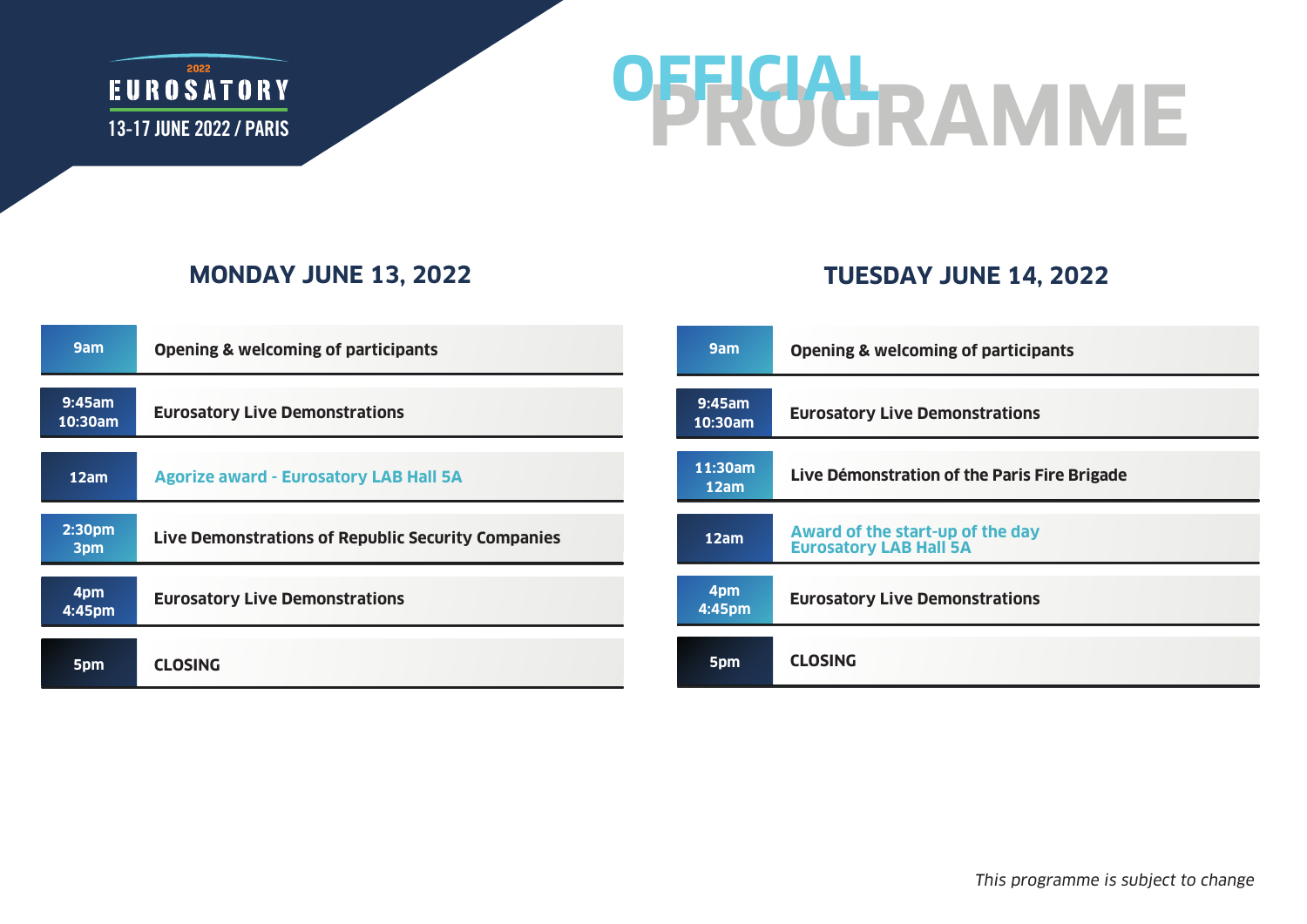

# **PROGRAMME OFFICIAL**

### **WEDNESDAY JUNE 15, 2022**

### **THURSDAY JUNE 16, 2022**

| 9am                  | <b>Opening &amp; welcoming of participants</b>                    | 9am                       | <b>Opening &amp; welcoming of participants</b>                     |
|----------------------|-------------------------------------------------------------------|---------------------------|--------------------------------------------------------------------|
| $9:45$ am<br>10:30am | <b>Eurosatory Live Demonstrations</b>                             | 9:45am<br>10:30am         | <b>Eurosatory Live Demonstrations</b>                              |
| 11:30pm<br>12pm      | <b>Live Demonstration of Land forces</b>                          | 11:am<br>12am             | <b>Live Demonstration of RAID</b>                                  |
| 12pm                 | Award of the start-up of the day<br><b>Eurosatory LAB Hall 5A</b> | 12am                      | Award of the start-up of the day<br><b>Eurosatory LAB Hall 5A</b>  |
| 2:30pm<br>3pm        | <b>Live Demonstration of Land forces</b>                          | 12:30am<br>1pm            | Live Demonstration of the Prefecture of Police - BRI               |
| 4pm<br>4:45pm        | <b>Eurosatory Live Demonstrations</b>                             | 2:30 <sub>pm</sub><br>3pm | Live Demonstration of the French gendarmerie<br>intervention squad |
| 5pm                  | <b>CLOSING</b>                                                    | 4pm<br>4:45pm             | <b>Eurosatory Live Demonstrations</b>                              |
|                      |                                                                   | 5pm                       | <b>CLOSING</b>                                                     |